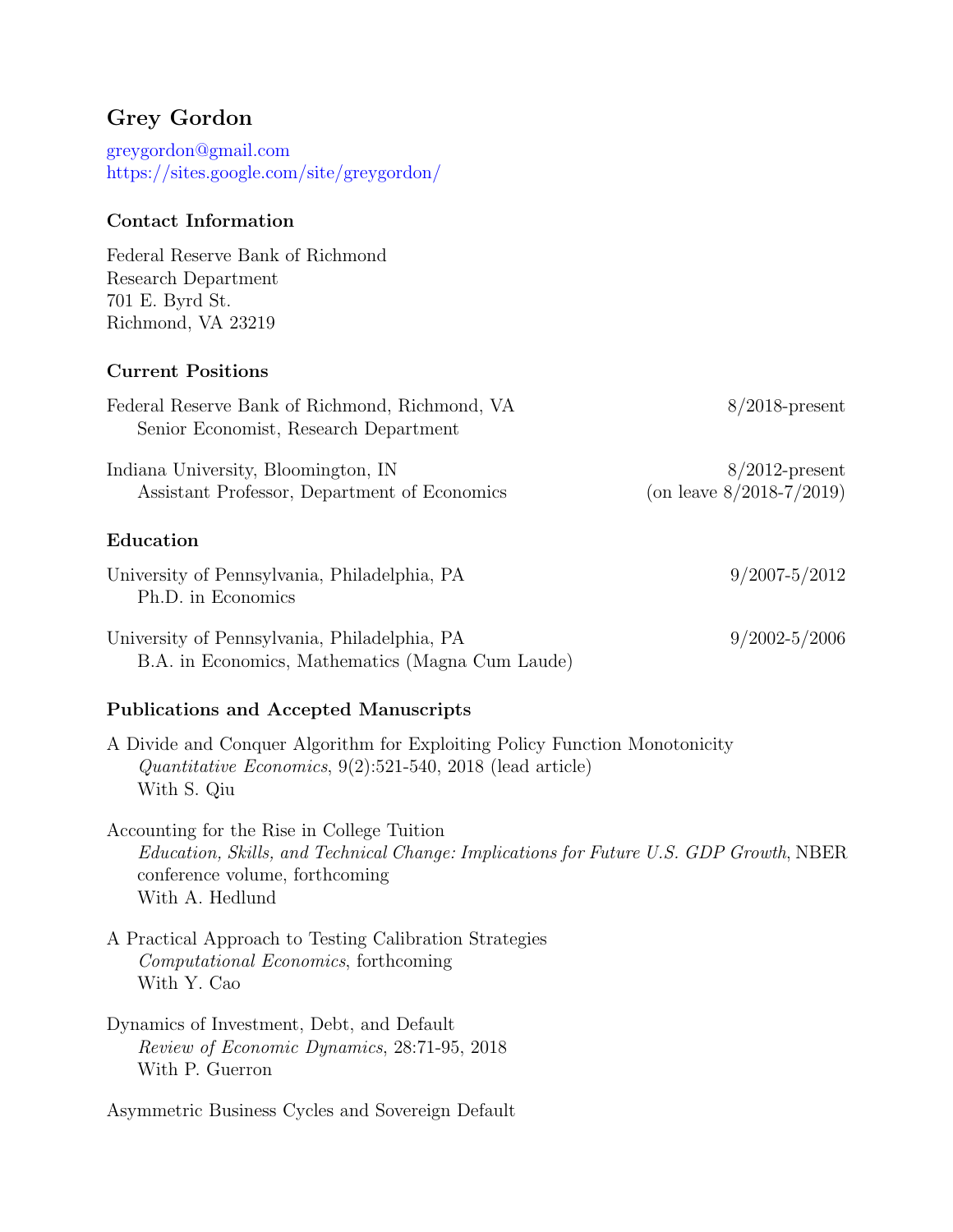Economics Letters, 161:116-119, 2017 With P. Guerron

- Optimal Bankruptcy Code: A Fresh Start for Some Journal of Economic Dynamics and Control, 85:123-149, 2017
- Nonlinear Adventures at the Zero Lower Bound Journal of Economic Dynamics and Control, 57(C):182-204, 2015 With J. Fernandez-Villaverde, P. Guerron, and J. Rubio-Ramirez.
- Evaluating Default Policy: The Business Cycle Matters Quantitative Economics, 6(3):795-823, 2015
- Dealing with Consumer Default: Bankruptcy vs Garnishment Journal of Monetary Economics, 59(S):S1-S16, 2012 With S. Chatterjee

#### Working Papers

- On Regional Borrowing, Default, and Migration With P. Guerron
- Accounting for the Rise in Tuition across U.S. Colleges With A. Hedlund Supported by NSF Grants 1730078 and 1730121

Efficient Computation with Taste Shocks

Computing Dynamic Heterogeneous-Agent Economies: Tracking the Distribution PIER Working Paper 11-018

#### Disseration

Essays on Consumer Default Committee: D. Krueger (Chair), S. Chatterjee, J. Fernandez-Villaverde

#### Grants

National Science Foundation Grant 1730078 7/2017-6/2019 Collaborative Research: Accounting for the Rise in College Tuition Jointly awarded with Aaron Hedlund (NSF Grant 1730121) Award Amount (1730078 only): \$139,734

NVIDIA Hardware Grant 10/2015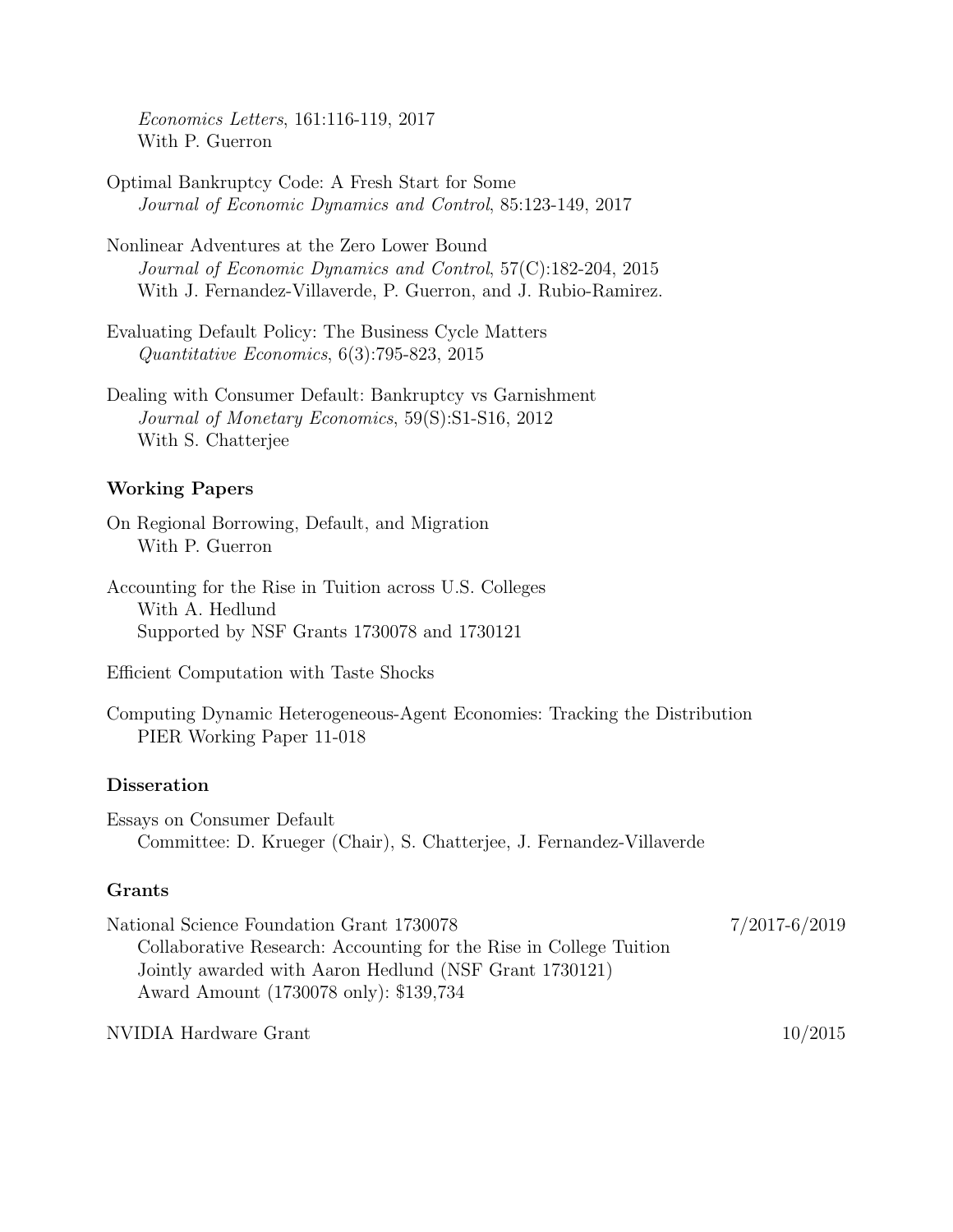## Teaching Experience

Indiana University Computational Macroeconomics (Ph.D.) Intermediate Macroeconomics

University of Pennsylvania

Topics in Macroeconomics: Money and Banking Introduction to Economics for Business Introduction to Macroeconomics

#### Seminar Presentations

| Stony Brook University           | (scheduled) $10/2018$ |
|----------------------------------|-----------------------|
| Federal Reserve Bank of Richmond | 4/2018                |
| Ryerson University               | 11/2017               |
| North Carolina State University  | 9/2016                |
| Purdue University                | 12/2015               |
| The Ohio State University        | 12/2014               |
| Florida State University         | 4/2014                |

### Conference Presentations

| American Economic Association                          | (scheduled) $1/2019$ |
|--------------------------------------------------------|----------------------|
| <b>LACEA</b> Ecuador                                   | (scheduled) 11/2018  |
| City University of Hong Kong Mini-conference (invited) | 6/2018               |
| Society for Economic Dynamics                          | 6/2018               |
| International CEPR Workshop on Financing Human Capital | 6/2018               |
| Midwest Macro                                          | 5/2018               |
| Midwest Macro                                          | 11/2017              |
| Econometric Society NASM                               | 6/2017               |
| Econometric Society NASM                               | 6/2016               |
| Midwest Macro                                          | 5/2016               |
| NBER Conference on Research in Income and Wealth       | 10/2015              |
| Econometric Society World Congress                     | 8/2015               |
| European Meeting of the Econometric Society            | 8/2014               |
| Society for Economic Dynamics                          | 6/2014               |
| Computing in Economics and Finance                     | 6/2014               |
| Midwest Macro                                          | 5/2014               |
| Urbana Mini-conference (invited)                       | 10/2013              |
| Midwest Macro                                          | 10/2013              |
| Computing in Economics and Finance                     | 7/2013               |
| Midwest Macro                                          | 5/2013               |
|                                                        |                      |